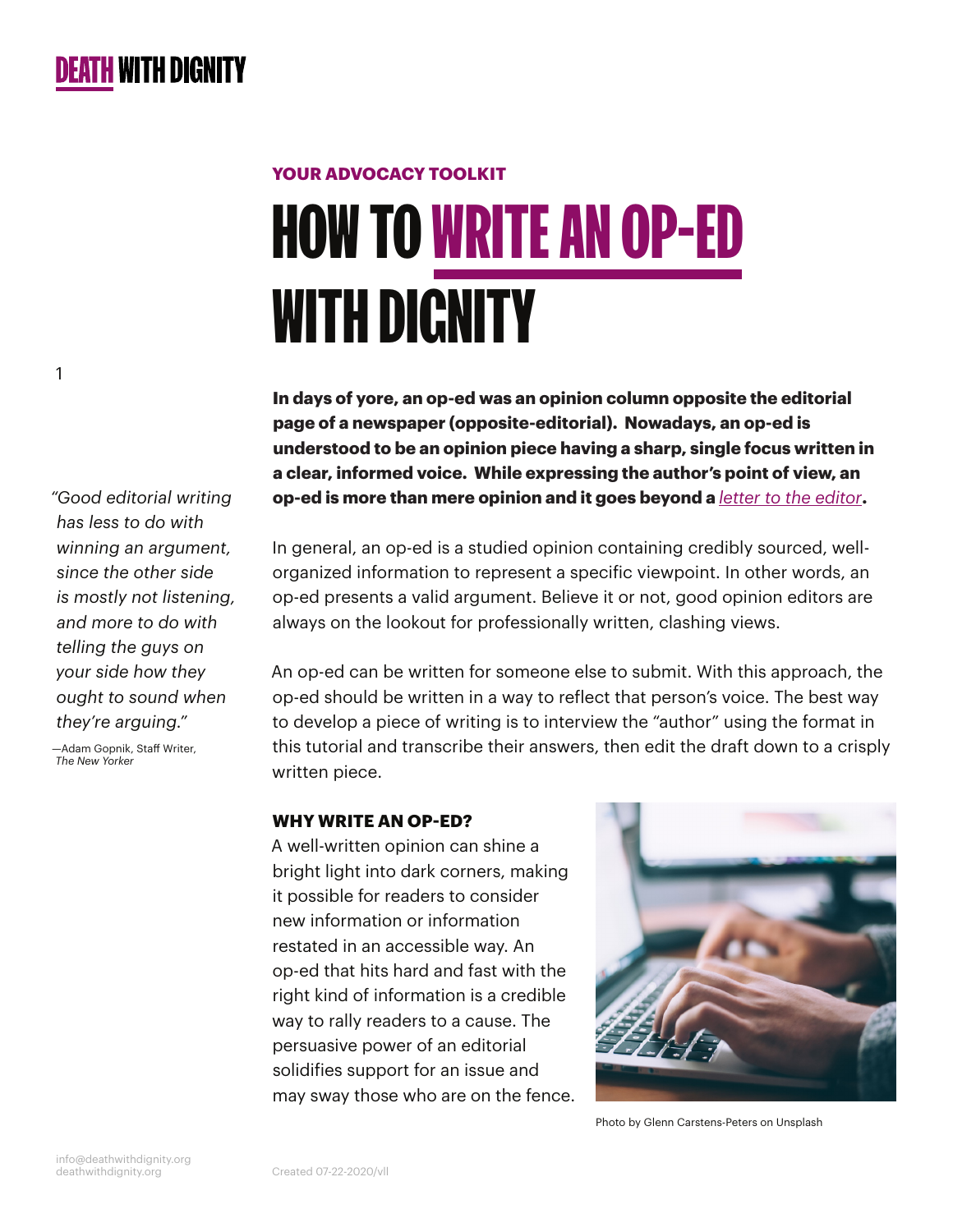As Adam Gopnik of The New Yorker points out, the opposition is mostly not listening, so an op-ed should target those who are listening and those who are likely to listen.

An effective op-ed can evoke reaction and response, compelling readers to get more involved (e.g., make donations, call lawmakers, contact businesses, or join movements). Public figures and organizations frequently experience an increase in constituent contacts following a published editorial. In short, a good op-ed has built-in ability to move people to action.

#### **TRY ONE ON FOR SIZE**

 $\mathfrak{D}$ 

These published op-eds were selected for our tutorial because they clearly illustrate how few words are required to get a point across. Subject matter aside, these pieces are persuasive, packed with information, and offer food for thought as you consider your first draft:

- *[Volcanologist: Why Hawaii's volcano is](https://www.cnn.com/2018/05/10/opinions/why-volcanoes-go-ballistic-lev/index.html)  [in danger of going ballistic](https://www.cnn.com/2018/05/10/opinions/why-volcanoes-go-ballistic-lev/index.html)*, Einat Lev, CNN
- *[Collar the Cat!](https://www.nytimes.com/2020/06/17/learning/collar-the-cat.html)*, Abel John, one of nine high school winners in the Seventh Annual Student Editorial Contest, published by New York Times.

#### **Read/Browse:**

- *[How to Write an Op-Ed Article](https://www.umass.edu/pep/sites/default/files/how_to_write_an_oped-duke_2.pdf)*, David Jarmul, Duke University Associate VP for News and Communications
- *[Writing and Submitting an Opinion](https://news.climate.columbia.edu/2020/05/04/writing-submitting-opinion-piece/)  [Piece: A Guide](https://news.climate.columbia.edu/2020/05/04/writing-submitting-opinion-piece/)*, The Earth institute, Columbia University

• *[And Now a Word from Op-Ed](https://www.nytimes.com/2004/02/01/opinion/and-now-a-word-from-op-ed.html)*, David Shipley, New York Times

## **TIPS TO CONSIDER BEFORE DRAFTING**

Your piece really *must* be original. Avoid any temptation to borrow from other op-eds or articles you have read. That is plagiarism. It is fine to get ideas from other sources, but in the end, the writing has to be original.

### **Write simply and clearly:**

- Use plain language. Acronyms and other jargon have a place, but not in a public essay.
- Consider your audience. The average reader is not going to be an expert. It's up to you to capture their attention with a strong, well-written piece.
- Be well-positioned on the topic. If you aren't, your writing may lack credibility. You don't have to be famous or an expert, but you do need to know what you're writing about, and your op-ed needs to reflect that.
- Have current information and facts. If your piece isn't on par with current information, it will show. Double check your data before submitting to an editor.
- Go to source data when sharing facts. If you borrow from other articles or op-eds, it is possible to copy their errors into your piece. As an example, if you want to quote facts from data in the *[Oregon Death with Dignity Act](https://www.oregon.gov/oha/PH/PROVIDERPARTNERRESOURCES/EVALUATIONRESEARCH/DEATHWITHDIGNITYACT/Documents/year22.pdf)  [annual report](https://www.oregon.gov/oha/PH/PROVIDERPARTNERRESOURCES/EVALUATIONRESEARCH/DEATHWITHDIGNITYACT/Documents/year22.pdf)*, go directly to that

## **WRITE AN OP-FD**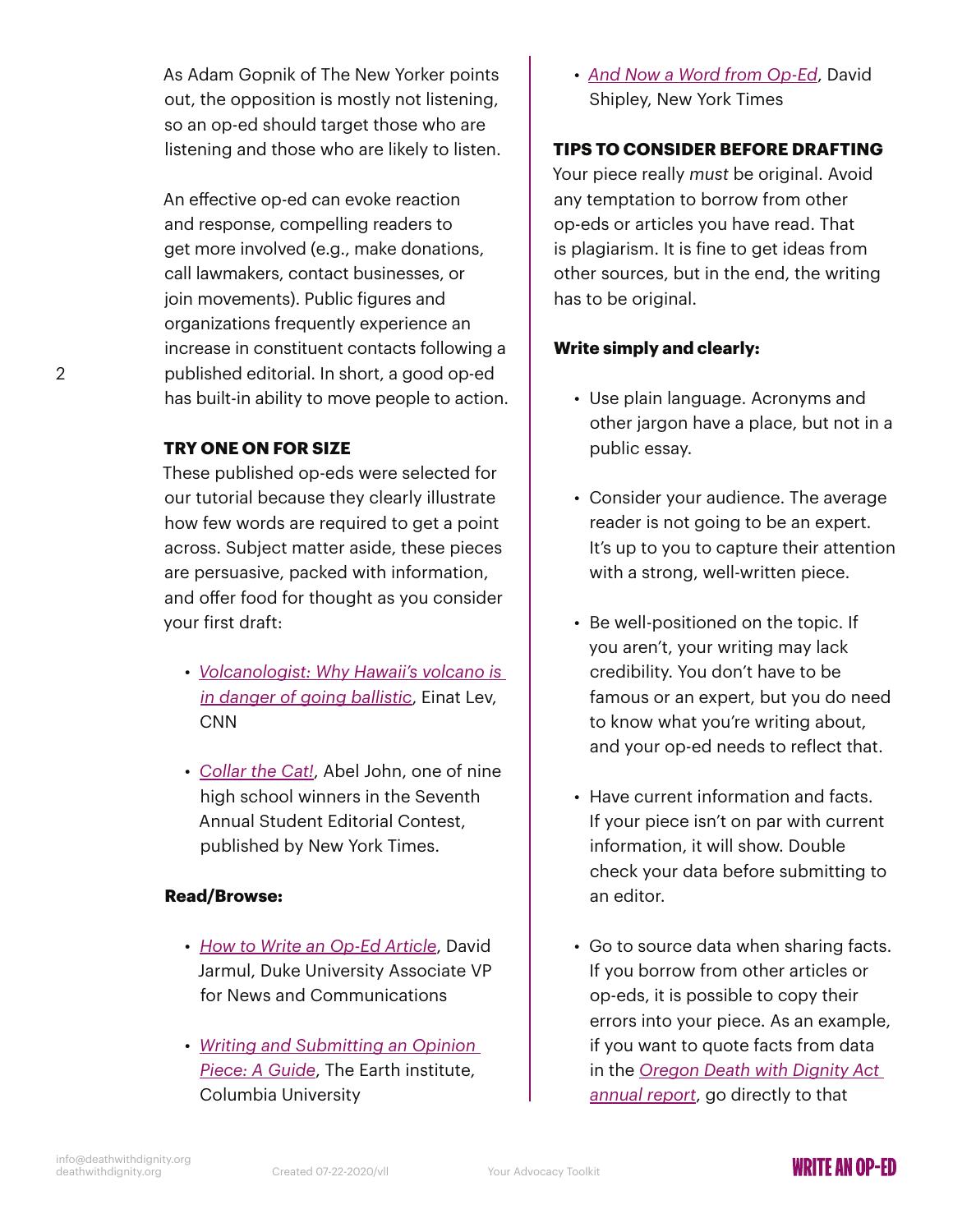report rather than pick up data quoted in other sources. Be compelling and respectful. It is possible to point out flaws in the other side of an issue, but not point out flaws in the people who hold those views.

*"To write is human, to edit is divine."* —Stephen King, Author

#### **DRAFT YOUR OP-ED**

There are a couple of different structure approaches you can use to craft a wellwritten op-ed. This format is a commonly used approach and will help you zero in to keep your writing focused:

#### **Headline**

3

Regardless of which structure you use, submit your own headline with the oped, otherwise the editor will choose a headline that highlights the conflict on the issue. Your headline may not be used, but you have a much better chance if you submit one. Your title should hook a reader right away as they scan the newspaper. Who would not read an op-ed with any of these titles?

- *From My Pancreas to Yours*
- *Minding My Own Death*
- *It Ain't Easy, but it Should Be*
- *Declaration From a Dying Man*

#### **Byline**

Include the author's name and title if they have one, along with a very short bio sentence (no more than 20 words).

*John Doe, PhD, Professor of Ancient* 

*Literature at XYZ University, is a resident with terminal illness of Portland, ME and can be reached at [email address].*

#### **Thesis Statement**

Begin your op-ed with a strong statement of opinion, so people know right away where you are coming from. You can also start with a very brief story that leads into the thesis statement. In this example, the thesis is: this law should pass. As written, it is 81 words reduced from a draft of 125:

*I am dying, and I don't want to be. But there it is. The facts about my health are undeniable. As an educated, reasonably well-adjusted person who has lived my entire life with autonomy and selfdetermination, I have every right to expect my death should go the same. Our lawmakers and governor must do the right thing: give Mainers access to death with dignity. We have waited 25 years. No more waiting. They must pass [bill number, title] sponsored by [lawmaker].*

#### **Reason**

Follow up with the reason the author has this opinion (64 words after editing):

*Living with pancreatic cancer for over five years has not been easy. Dying with it is horrific. Cancer has stolen my vitality, taken my ability to live an independent life, and may kill me before the end of this legislative session. A legal, medical standard of care exists to ease my suffering. Just not in Maine. And I am not going down without comment.*

# WRITF AN OP-FD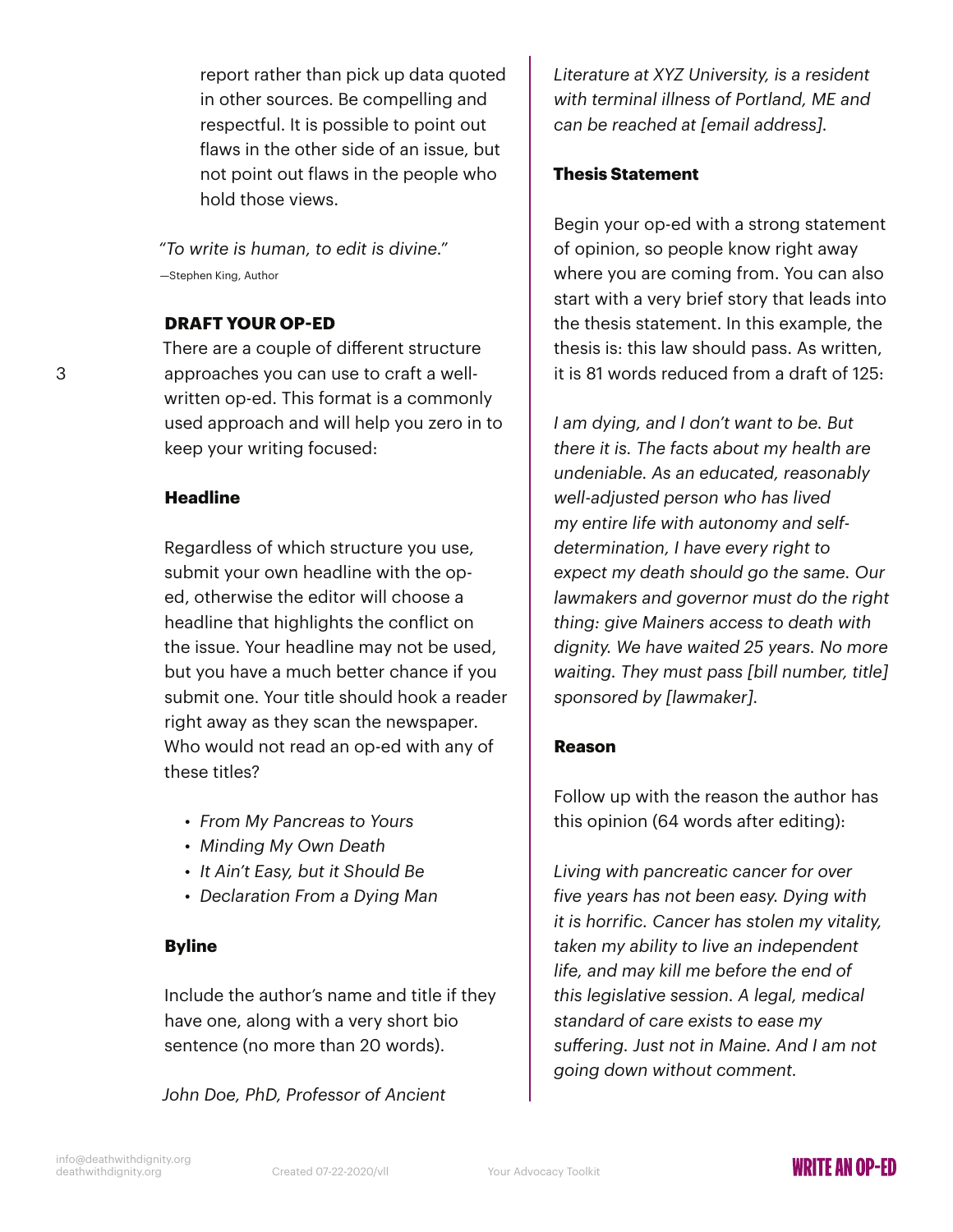#### **Facts**

Add brief facts to support the presented opinion. Be sure to keep it very brief, perhaps one or two sentences in a paragraph. This example is 117 words without the reference citation.

Note how some facts are implied, like the fact that accessing death with dignity is a patient-driven choice. Some facts are personal, like the author's remarks about his own physicians:

*The truth is, 3 out of 4 surveyed adults in [xyz poll] agree we should have a death with dignity law to help patients with terminal illness if they want to access it.* 

*Over fifty percent of surveyed physicians in [xyz poll] also agree their patients should be able to access death with dignity under a safeguarded law if they choose.*

*My oncologist and hospice physicians want the law so they can safely help me die on my own terms. They understand more about cancer and suffering than anyone else I know. They respect my right to access patient-centered care.*

*The Oregon Death with Dignity Act has proven to work exactly as intended and for exactly whom intended [add reference citation].*

#### **Conclusion**

The final paragraph should reinforce the author's opinion and reason(s) for having that opinion. It can also include encouragement for others to take an

action, e.g., voters to vote a certain way, governor to support a bill, etc. This example wraps up with 127 words, bringing the total op-ed word count to 389, well within the range of most editorial requirements:

*I do not expect everyone to agree with my end-of-life decisions, but I do expect everyone to acknowledge they do not have a right to make them for me. That is up to me. I will sort out my own dying details with my family, my physicians, and my faith leader. After all, it's my pancreas. If you do not agree, I respectfully ask you to tend to your own death.*

*For the love of humanity, contact your legislators today to urge passage of [bill number, title, link to legislature search area to find lawmakers]. Tell them you read my op-ed.* 

*Reach out to our local organization [xyz] or Death with Dignity National Center [website] to join the movement for expanding end-of-life care.*

This patient example for a local paper is just one way to approach using the outline. It is written from a specific personal perspective with boldly stated opinions and facts to back it up. It packs a lot of information into less than 400 words. Imagine how much deeper the author could take this if his paper allowed 600 to 800 words for a guest column op-ed.

**Resource:** *[The OpEd Project](https://www.theopedproject.org/)*